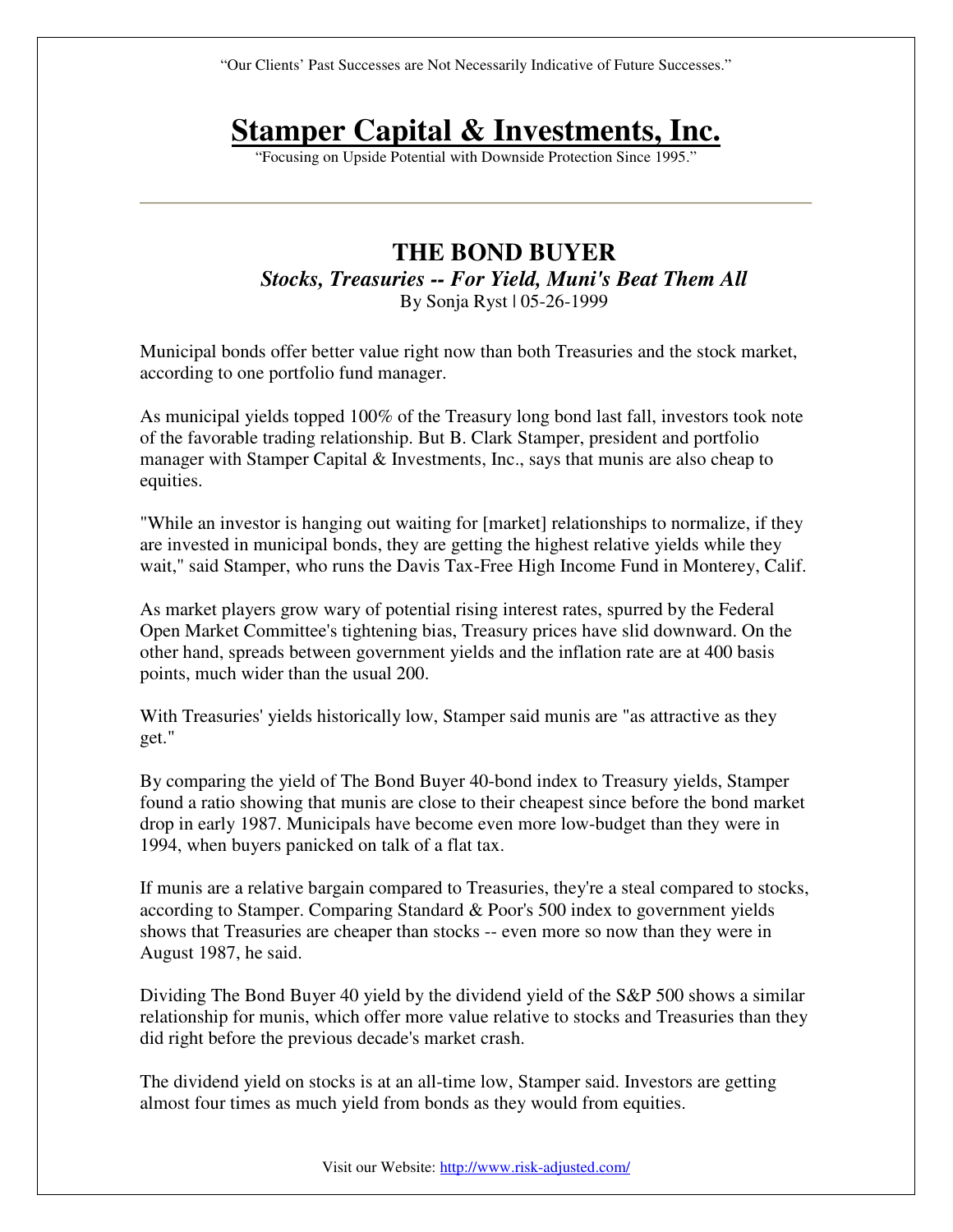"I think that some of the overreaction by the debt markets in recent weeks is a substantial buying opportunity," agreed Jeff Hollingsworth, an analyst at A.G. Edwards & Sons Inc. "While offering high relative value, municipal bonds demonstrate far less volatility."

But Hollingsworth pointed out that the attractive relationship is starting to retreat. Municipals' stable price performance compared to Treasuries has not been the result of the stock market being overvalued, but because supply in 1998 was so heavy. Now that all the refundings are out of the way, valuations have started going down a bit.

George Friedlander, managing director and fixed income strategist at Salomon Smith Barney Inc., said that munis are only "moderately cheap." After having been as high as 106% of Treasuries, they are now at only about 90%.

Munis are at that level because prices have exploded on the stock market, making stock yields dwindle, Friedlander said. "That has nothing to do with munis having moved in relation to stocks," he said. "Most investors don't buy stocks for yield anymore. The last thing we talk about when making a recommendation is the dividend deals."

Stamper expects municipal bonds to outperform soon, predicting the equity market will continue to get hammered on its way to a correction and cause money to flow out of stock funds and into muni funds.

"That money will reverse both of these trends" that make munis cheap, Stamper predicted.

Hollingsworth said retail investors have already started "seeking refuge in the bond markets." The analyst does not think that a good performance in munis necessarily has to preclude stock market growth. In an environment where inflation is well- contained and bonds perform well, stocks can also flourish, he said.

Copyright ©1997, 1998 The Bond Buyer. All Rights Reserved.

Stamper Capital & Investments, Inc. provides portfolio management services exclusively for institutional and high net worth accounts and does not sell the mutual funds for which it is a sub-adviser. Also, please note: purchasers of mutual funds must receive a copy of a particular mutual fund's prospectus before a purchase is made.

Stamper Capital & Investments, Inc. has been the sub-adviser to this Fund since October 1995 and B. Clark Stamper, our President, has been its Portfolio Manager since June 1990.

Past performance does not guarantee future results, and current performance may be higher or lower than the performance data quoted. Investment return and principal value